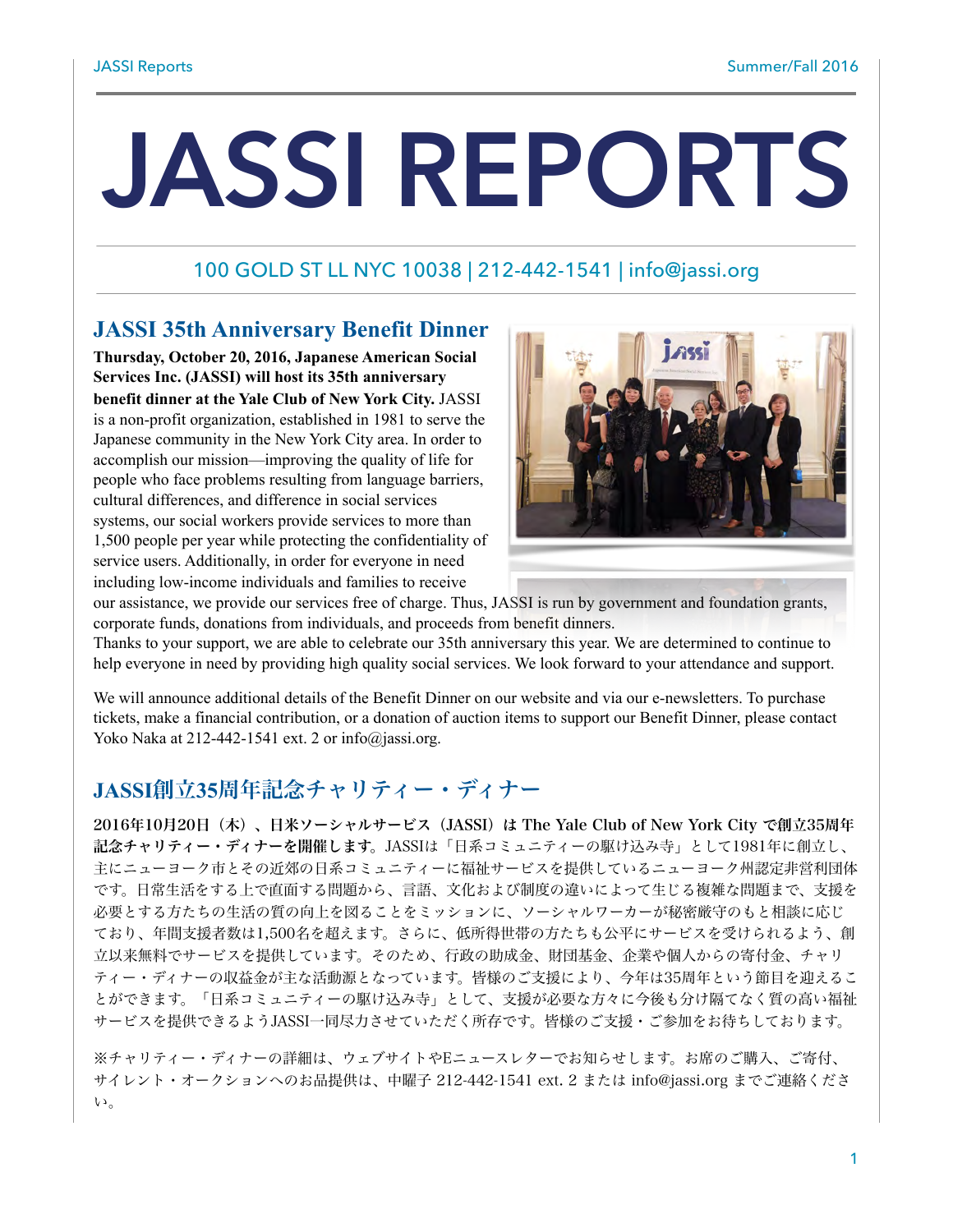#### JASSI Reports Summer/Fall 2016

## 2017 Health Insurance Open Enrollment Period

Open Enrollment Period for 2017 runs from **November 1, 2016 to January 31, 2017**. Enroll by December 15, 2016 if you want new coverage to start on January 1, 2017. Outside the Open Enrollment Period, you generally can enroll in a health insurance plan only if you qualify for certain life events (e.g., losing health coverage, moving, getting married, or being pregnant) or Public Health Insurance Program (e.g., Medicaid, Child Health Plus, and the Essential Plan)

Effective Dates:

- February 1, 2017 if you enroll between December 16, 2016 and January 15, 2017
- March 1, 2017 if you enroll between January 16-31, 2017

## 2017年度用医療保険申請期間

来年度用の保険申請期間は2016年 11月1日~2017年1月31日です。こ の期間に保険の申請・更新・変更を 行います。上記期間内に保険に加入 しなければ、公的医療保険(例:メ ディケイド、チャイルド・ヘルス・ プラス、エッセンシャル・プラン) に該当する方や特別な理由(例:家 族構成の変化、現行の保険の失効、 妊娠)がある方以外保険に加入でき ませんのでご注意ください。

保険プラン適用日

- 2017年2月1日(2016年12月16 日~2017年1月15日の間に加入)
- 2017年3月1日(2017年1月16日~ 31日の間に加入)

# **JASSI's Programs / JASSI**のプログラム

JASSI provides social services and public education through its 4 programs: Hotline Program, Senior Program, Caregiver Support Program, and Community Outreach Program.

JASSIでは、ホットライン・プログラム、シニア・プログラム、ケアギバー・ サポート・プログラム、コミュニティー・アウトリーチ・プログラムの4つ のプログラムを通して福祉支援や公衆教育を提供しています

# *Hotline Program /* ホットライン・プログラム

JASSI's Hotline Program provides information and referral services for those who are under 60 years old through phone, email, and in-person counseling. Crisis intervention, case assistance, advocacy, and companion services to court and other government agencies are provided as needed. A case example includes:

A Japanese wife learned she was pregnant soon after she and her husband emigrated to New York. Since the pregnant wife was uninsured, JASSI's Certified Application Counselor (CAC) helped her apply for health coverage. With the new health coverage, the wife gave birth to a beautiful baby boy. However, soon after they were discharged from the hospital, the baby had to go back to the hospital for immediate medical attention. After his discharge, the family received a letter from their insurance

company that the baby's medical costs would not be covered. The CAC interfered and contacted their health insurance company and hospital on their behalf. Finally, their medical bills were exempted. The family said that "we faced lots of problems because of our lack of knowledge about the U.S. health care system and complex medical terms, but with help from the counselor, we were able to solve the problems. We are so relieved. Thank you so much."

JASSIのホットライン・プログラムでは、60歳未満の方に電話、 Eメールや 面談で情報提供や各種機関紹介などのサービスを提供しています。必要に応 じて危機介入、ケース・アシスタンス、各機関への同行も行っています。以 下がケース例です。

渡米して間もなく奥様が妊娠。保険未加入だったためJASSIの保険認定カ ウンセラーが医療保険への加入手続きをしました。その後、無事出産され ましたが、お子様に異変がありERを利用したところ、後日保険会社から お子様の治療費が保障されないとの通知が来てしまいました。

た。

JASSIのカウンセラーが介入して保険会社や病院に連絡し、最 終的に医療費の支払いを免除してもらえること になりました。ご家族から「難しい医療用語や 日本と異なる医療保険制度のために多くの問題 に直面して大変な思いをしたけれど、カウンセラー に助けられて何とか問題を切り抜けることができ て安堵しました。」というお言葉をいただきまし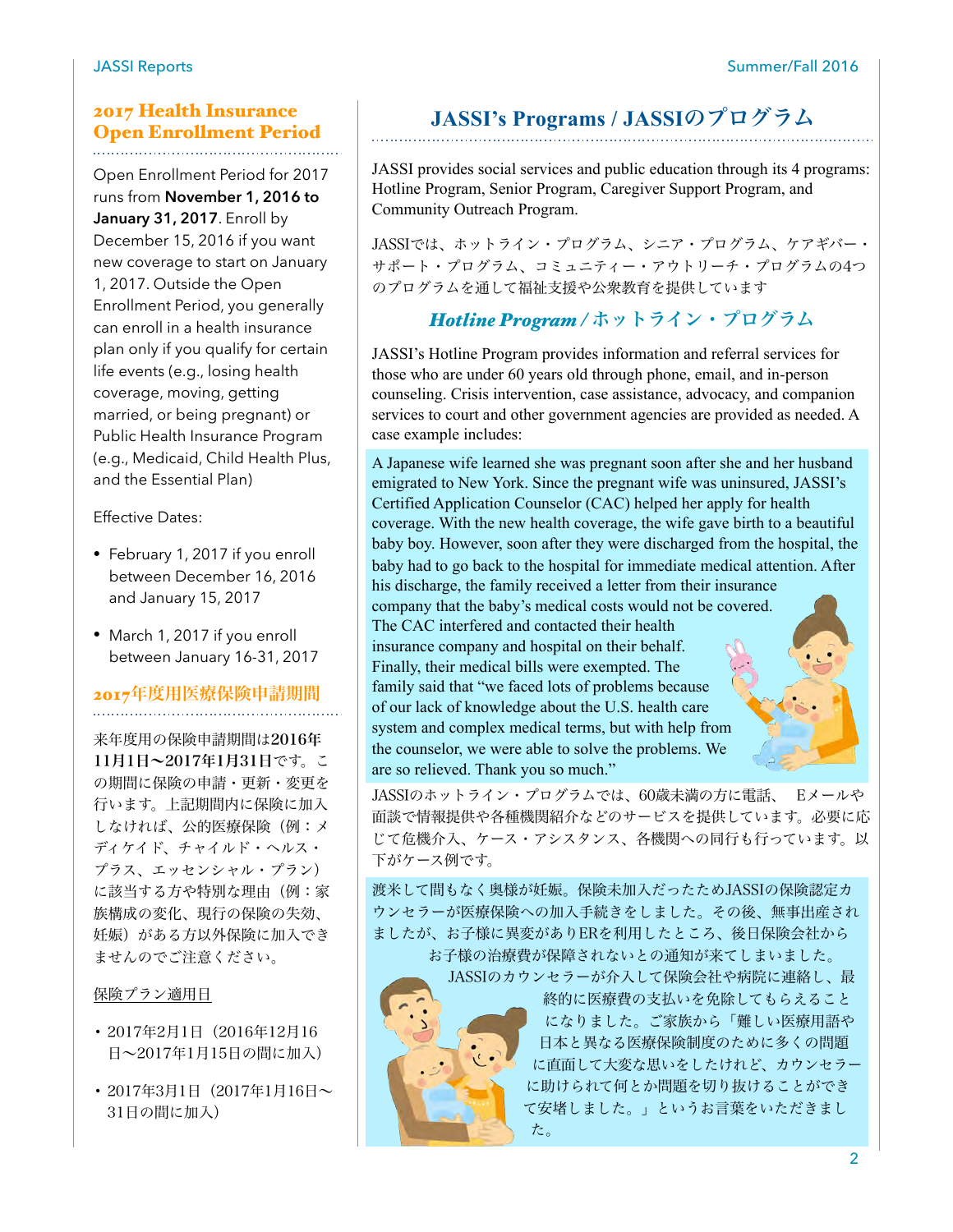# 2017 Medicare Open Enrollment Period

Every year, Medicare's Open Enrollment Period is **October 15 to December 7**. Health insurance coverage enrolled during this period in 2016 will be effective on January 1, 2017. Even if you are satisfied with your plan, review your coverage, cost, and in-network providers and pharmacies through "Medicare & You 2017" and/or "Annual Notice of Change" or "Evidence of Coverage" mailed from your insurance company. You may find a better plan.

# 年次メディケア申請期間

メディケア加入者のプラン変更期間は 2016年10月15日~12月7日です。この 期間内に申請した保険は、2017年1月1 日に適用されます。現行のプランに満足 していても、「Medicare & You 2017」 を読んだり、保険会社から送付される Annual Notice of Change または Evidence of Coverage に記載されてい る来年度の費用、保障内容やルールを見 直したり、他プランのオプションも検討 したりしましょう。より良いプランを探 せるかもしれません。

# *Senior Program /* シニア・プログラム

JASSI's Senior Program provides information and referral services, case assistance, friendly visits, hospital escort services, social events, workshops and seminars, newsletters and e-newsletters with information tailored to senior citizens, and free tickets to cultural events to people over 60 years of age. A case example includes:

A seventy-year-old woman acted as her husband's spousal caregiver for several years. When her husband died, she was emotionally devastated. It was difficult for her to make important decisions concerning finances because she needed time to grieve, and also because her husband was primarily dealing with their financial paperwork. She did not know where to start. JASSI's social worker helped her with the paperwork and provided referrals to government services and supportive counseling. She is moving forward to heal and rebuild her life.

JASSIのシニア・プログラムでは、60歳以上の方に電話、Eメールや面談で の情報提供や各種機関照会の他、ケース・アシスタンス、フレンドリービジッ ト、病院へのエスコートサービス、文化団体から頂いたチケットの無料配 布、シニアに役立つ情報が掲載されたニュースレター、イベントを提供して います。以下がケース例です。

奥様は、3年前から体調を崩されたご主人を献身的に介護されていました が、ご主人がお亡くなりになり、精神的にも経済的にも不安定 になられてしまいました。また、書類関係は全てご主人が対 応していたため、何をどのように整理したらよいのかも分か りませんでした。JASSIのソーシャルワーカーは、書類の手 続きのお手伝いを始め、福祉支援の情報提供と心のサポー トをしました。奥様は少しずつ元気になられて外出する機 会も増え、現在はご自身の時間を大切にしながら生活さ れています。



Senior Event: Blueberry Picking Bus Tour / シニア・イベント~ブルーベリー摘みバス・ツアー~

Sponsored by Goldman Sachs on Thursday, July 7, 2016, JASSI's Senior Program had a Blueberry Picking Bus Tour at Alstede Farms in New Jersey. Fifteen Goldman Sachs employees served as volunteers and helped 26 senior members pick blueberries and ride a hay wagon while everyone enjoyed cross-cultural and cross-generational exchange. This event not only provided engagement opportunities for the seniors but also promoted stronger ties between different generations and



cultures. Our deep gratitude to Goldman Sachs for providing such a wonderful, fun event!

2016年7月7日(木)、ゴールドマン・サックス社がスポンサー となり、ニュージャージー州アルステッド農園でブルーベリー 摘みバスツアーが行われました。15名のゴールドマン・サック ス社の社員の皆様がボランティアとして参加され、JASSIから 参加した26名のシニアの皆さんと交流を深めながらピクニック をしたり、一緒にヘイワゴンに乗ったり、ブリーベリー摘みを したりと、とても賑やかなイベントとなりました。ゴールドマ ン・サックス社の皆様、シニアの皆さんへ楽しい時間をどうも ありがとうございました!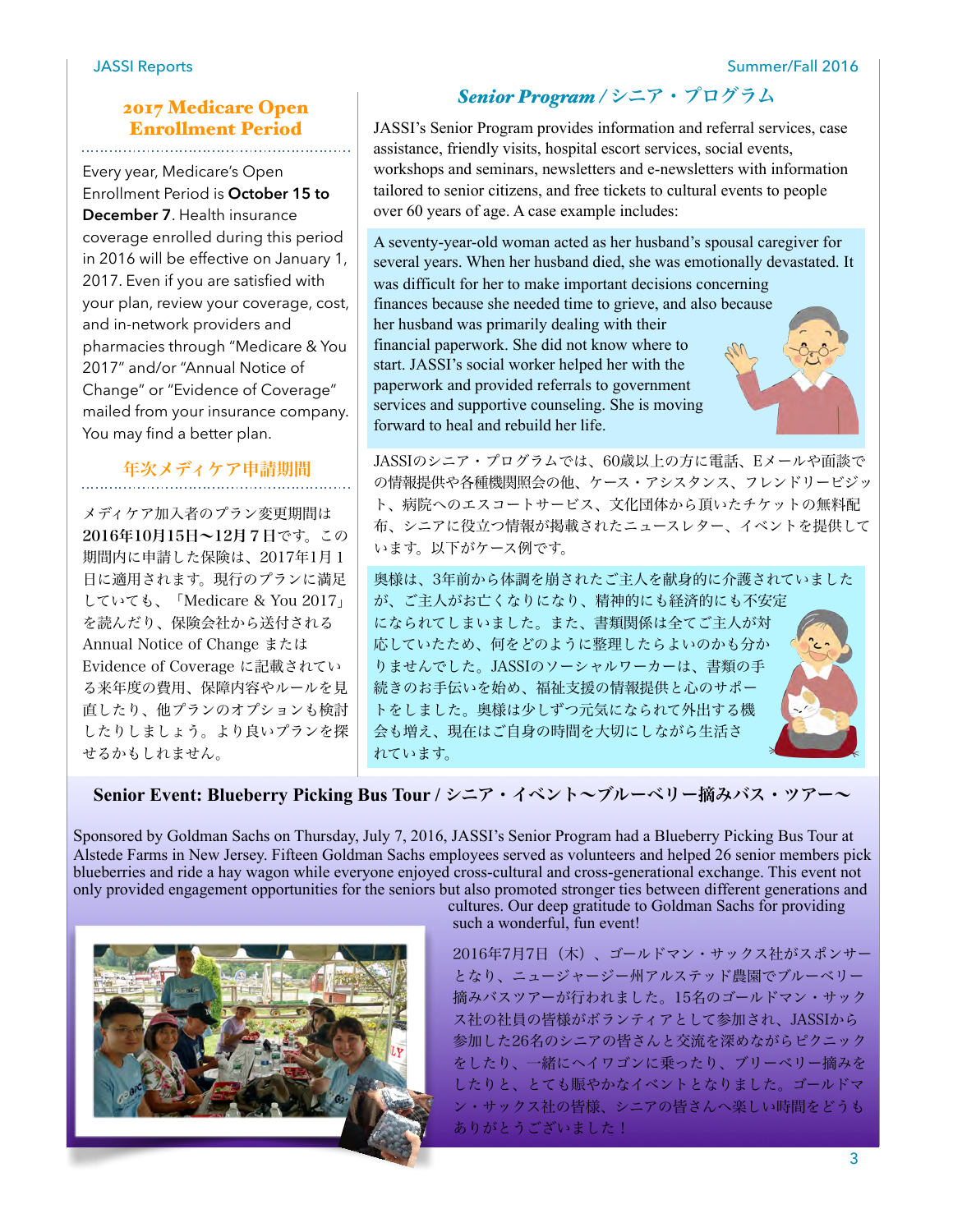# *Caregiver Support Program /* ケアギバー・サポート・プログラム

With grants from New York City Department for the Aging, JASSI's Caregiver Support Program provides services to those who care for loved ones over 60 years old. Referrals regarding public assistance and home care, emotional support, and supplemental services are provided to caregiver clients.

ニューヨーク市老齢局の助成金により、JASSIのケアギバー・サポート・プログラムでは、60 歳以上の方の介護をしている「ケアギバー(介護者)」へケース・マネジメント、精神的サ ポート、休息サービス、生活補助、サポートグループを提供しています。



# *Community Outreach Program /*  コミュニティー・アウトリーチ・プログラム

JASSI's Community Outreach Program provides news about JASSI's programs and activities as well as a wide range of social services information though its website, newsletters, e-newsletters, Facebook, Twitter, Japanese community online bulletin boards, Japanese newspapers, Japanese magazines, and TV. The program also hosts free seminars, provides health insurance enrollment assistance by a Certified Application Counselor, and referrals to free cancer screening programs and English conversation classes. During the 2016 fiscal year, a total of 51,319 individuals visited JASSI's website to seek information regarding government and state-funded public benefits and entitlements as well as health, consumer, housing, and immigration-related information.

JASSIのコミュニティー・アウトリーチ・プログラムでは、JASSIの 活動・プログラム紹介や公衆教育を提供しています。ウェブサイト、 JASSI Reports、Eニュースレター、Facebook、Twitter、日系オン ライン掲示板、日系新聞、日系雑誌やTVを通してJASSIの活動紹介 や役立つ福祉情報の配信をしています。さらに、無料セミナーも不 定期で開催しています。また、ニューヨーク州認定保険申請カウン セラーによる医療保険の加入支援、無料がん検診や無料英会話教室 への紹介も行っています。ウェブサイトには多岐にわたる福祉情報 が掲載されており、年間51,319名の方が訪問されました。



たくさんの福祉情報が掲載されていますので、http://jassi.org を 是非ご覧ください!

# **FREE Seminars! / 無料セミナー!**

#### **ObamaCare Seminar**

During the 2017 Health Insurance Open Enrollment period, we will hold a seminar about health insurance in NY State of Health and explain how to enroll and use it. If you want to find a better plan that suits your needs, please join us. We will announce the details shortly.

#### オバマケア・セミナー

2017年度用の保険申請期間内にニューヨーク州 の保険加入方法や保険の使い方について解説す る予定です。自分に合ったより良いプランを探 したい方は、是非ご参加ください。参加ご希望 の方は、JASSIウェブサイトからJASSIメーリン グリストへ参加してください。

#### **Medicare Seminar**

During the 10th Senior Month hosted by Japanese American Association of New York (JAA), JASSI is holding a seminar about Medicare on **Wednesday, September 21, 2016 at 2pm at JAA** . Those who are enrolling in Medicare in the near future or changing plans during the Medicare Open Enrollment Period should join our seminar! **RSVP to JAA at 212-840-6942 or info@jaany.org**.

#### メディケア・セミナー

ニューヨーク日系人会邦人・日系人高齢者問題 協議会 (JAA) が主催する第10回シニア月間に JASSIは今年も参加し、9月21日(水)午後2時 にJAAで「メディケア」について解説します。 メディケアに加入予定の方、年次メディケア申 請期間でプランを変更予定の方は、奮ってご参 加ください。お申込みは直接 JAA 212-840- 6942 または info@jaany.org まで。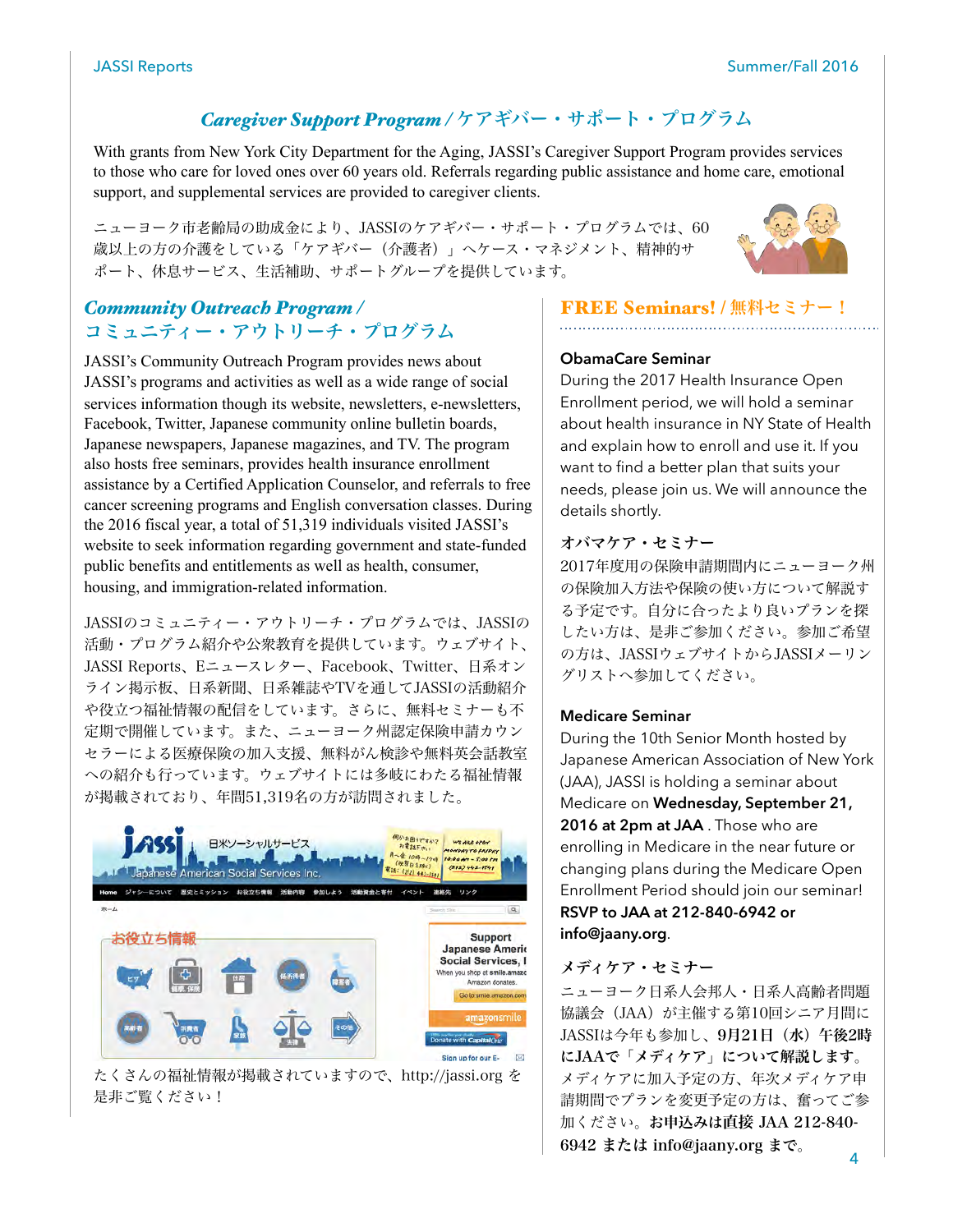### Activities & Events / 活動&イベント報告

#### **Mini Recital by Violinist Ryu Goto /** 世界的ヴァイオリニスト五嶋龍さんによるリサイタル

On Friday, March 11, 2016, Mr. Ryu Goto, the world famous violinist from New York City, held a mini recital for JASSI's staff and volunteers at the Hamilton-Madison House Senior Center Hall to show gratitude for contributing to the Japanese community. Mr. Goto explained about the musical instruments and each song he played, which made it a more amazing recital, totally different from a usual concert. We deeply appreciate Mr. Goto for giving us such a beautiful gift! BRAVO, Mr. Goto!



2016年3月11日(金)、世界的に活躍されているニューヨー ク出身のヴァイオリニストの五嶋龍さんが、JASSIスタッフ とJASSIボランティアに日系コミュニティーの貢献感謝とし てJASSIオフィスのあるハミルトン・マディソン・ハウスの シニア・センターでミニ・リサイタルを開いてくださいまし た。龍さんは楽器の説明をはじめ、演奏された曲についても 詳細に説明してくださり、大きなホールで行われる演奏会と は異なる、演奏者を身近に感じられる素晴らしいリサイタル となり、観客たちの興奮はしばらく収まりませんでした。五 嶋龍さん、お忙しい中お越しいただき、素晴らしい演奏を聴 かせてくださり、本当にありがとうございました!

#### **Japan Medical Association's Visit /** 日本医師会による訪問

On Wednesday, May 4, 2016, nine physicians from the Japan Medical Association (JMA) and two employees from the Japan External Trade Organization (JETRO) visited JASSI with a purpose of learning about the U.S. health care system. JMA visits various countries every year to learn about the health care systems in those countries in order to improve Japan's future health care system. JASSI's social worker explained about the Affordable Care Act as well as public and private health insurance and the Japanese community in New York.

2016年5月4日(水)、日本医師会2016アメリカ医療・福祉調査団の 9名の医師とジェトロ(日本貿易振興機構)から2名の方がJASSIを訪 問され、JASSIのソーシャルワーカーが講師としてオバマケア(米国 の医療システム)について解説しました。日本医師会は将来の日本の



医療システムに役立てるために毎年各国を訪問されています。当日は、日本とはシステムが異なる公的保険と民間保険の 調和についてだけでなくニューヨークの日系社会についてもお話ししました。

#### **Deloitte IMPACT DAY / デロイト社「インパクト・デー」**

On Friday, June 10, 2016, Deloitte hosted its annual IMPACT Day and chose JASSI for its efforts to serve the local community. Twenty-three employees from Deloitte contributed their time and effort to mail 3,600 letters to the community. They assisted JASSI's volunteers and senior members with mailing while enjoying cultural exchange. Many thanks to Deloitte volunteers for making a difference!



5 会計監査や企業コンサルティングなどを提供されているデロイ ト社が、年に一度全米で行うコミュニティー・サービス・イベ ント、「インパクト・デー」を通してJASSIのボランティア活 動に従事してくださいました。2016年6月10日(金)、デロイ ト社から23名の社員がボランティアとして参加してくださり、 JASSIボランティアの皆さんと交流を深めながら3,600通以上 もの定期刊行物の郵送準備をしてくださいました。デロイト社 の皆様、私どもの活動に貢献してくださり、ありがとうござい ました!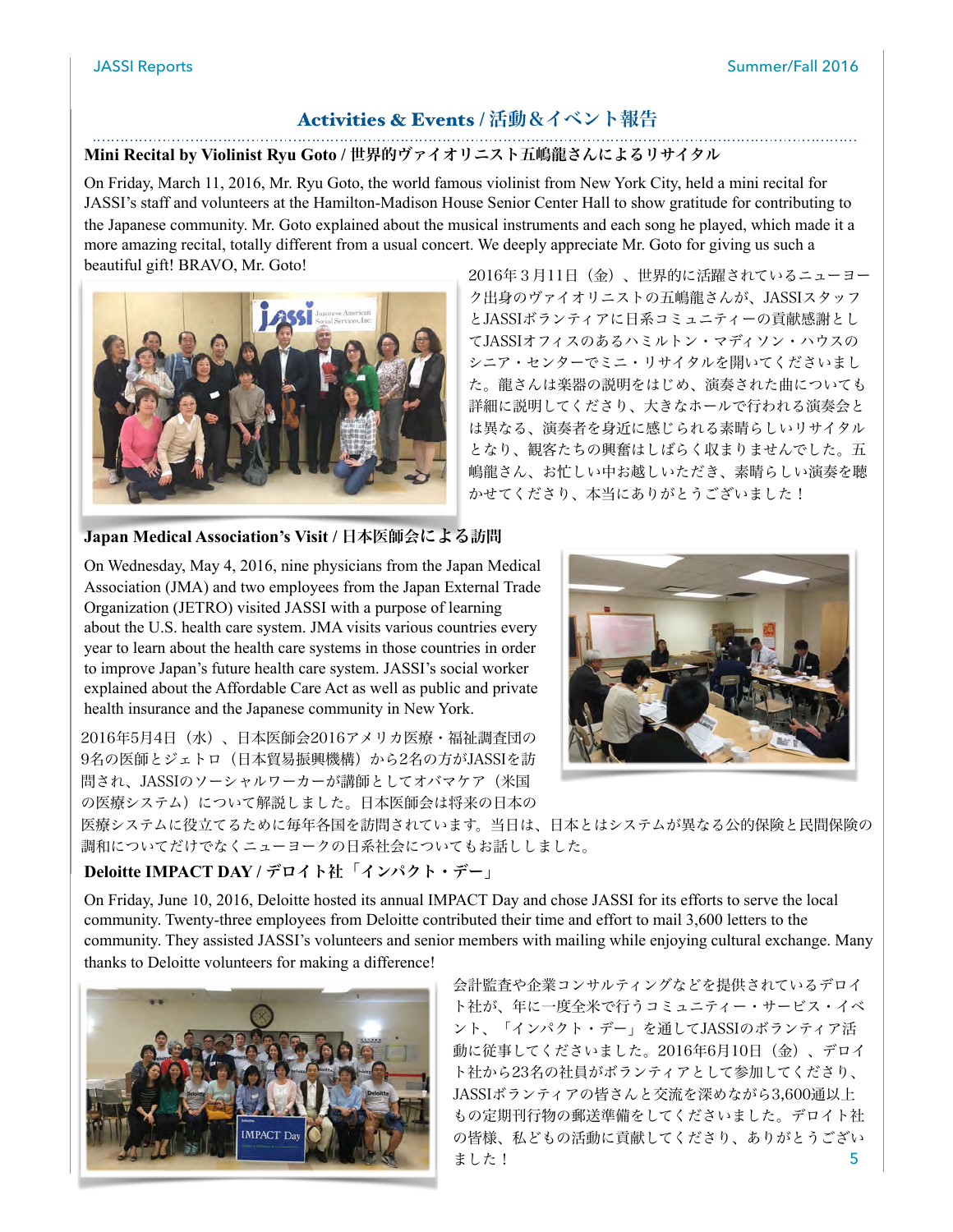#### **JASSI Fundraising Seminars / JASSI** ファンドレージング・セミナー

On Wednesday, March 2, 2016, JASSI held its second fundraising seminar. Dr. Tazuko Shibusawa, JASSI's Board/ Associate Professor at the Silver School of Social Work of New York University, explained about depression and its prevention. On Wednesday, June 29, 2016, Dr. Eri Kubota, Clinical Heath Psychologist, participated as a volunteer speaker and talked about meditation at the third fundraising seminar. All proceeds were used for JASSI's activities to serve the community. We thank guest speakers and all seminar participants. The fourth fundraising seminar will be held on Saturday, September 24, 2016 at 2pm by Dr. Mio Sawai. Dr. Sawai will talk about women's health including cancers and prevention in Japanese.

2016年3月2日(水)、JASSIは第二回ファンドレージング・セミナーを開き、JASSI理事でニューヨーク大学大学院社会 福祉学部准教授の渋沢田鶴子が「うつ病の理解と予防について」解説しました。さらに、2016年6月29日(水)に臨床 健康心理学専門の窪田絵理博士にボランティア講師としてお越しいただき、「誰でもどこでも簡単にできるメディテーショ ン(瞑想)」というテーマで第三回目となるファンドレージング・セミナーを開きました。参加費はJASSIがコミュニ ティーの皆様を支援するための福祉活動に使わせていただきます。講師の方々、および参加者の皆様にお礼申し上げます。 第4回目ファンドレージング・セミナーでは婦人科専門の澤井未央医師にお越しいただき、婦人科検診の重要性について お話しします。



#### **FREE English Conversation Classes /** 無料英会話クラス

We accepted referrals for eight-week free English Conversation Classes held from May 6-June 24, 2016 at NYC Family Justice Center, Queens. Eleven students from JASSI joined the classes, and they truly enjoyed the lessons. These classes are held twice a year. For information about the next class cycle, email info@jassi.org. We will reply via e-newsletter. JASSIは、2016年5月6日~6月24日の毎週金曜日にNYC Family Justice Center, Queensで開かれた無料英会話クラスの登録受付をしました。今回 は、JASSIから11名の日本人が参加し、参加者の皆様から「明るく楽しい レッスンだった。」「先生が丁寧に話してくれてとてもわかりやすかった」 「次回も参加したい」というポジティブな感想をいただきました。この無 料英会話クラスは年に2回不定期で行われます。今後のクラスの予定もE ニュースレターでお知らせしますので、受け取りたい方はJASSIウェブサイ トからメーリンングリストへ参加してください。



**JASSI Reports' Mailing Help by KPMG / KPMG**によるニュースレターの印刷と郵送準備のお手伝い KPMG employees helped print and mail this newsletter. This is why we were able to send JASSI REPORTS in color! We deeply appreciate KPMG employees for their commitment and generosity.

監査、税務、アドバイザリー・サービスを提供するKPMG の社員の皆様が、今回発行のJASSI Reportsの印刷と郵送 準備を手がけてくださいました。そのため、今回はカラー でニュースレターをお届けできています。KPMGの皆様、 本当にありがとうございました!



JASSI accepted donation for the relief fund to help people affected by the two major earthquakes in Kumamoto, Japan, which occurred on April 14 and 16, 2016. We collected \$1,925, and it was sent to the Kumamoto area through New York Japanese American Lions Club.

JASSIは、4月14日と16日に発生した熊本地方を震源とする大規模地震の被災者を支援するための 義援金を募集しました。集まった義援金1,925ドルは、ニューヨーク日系ライオンズクラブを通して 被災地へ送られました。



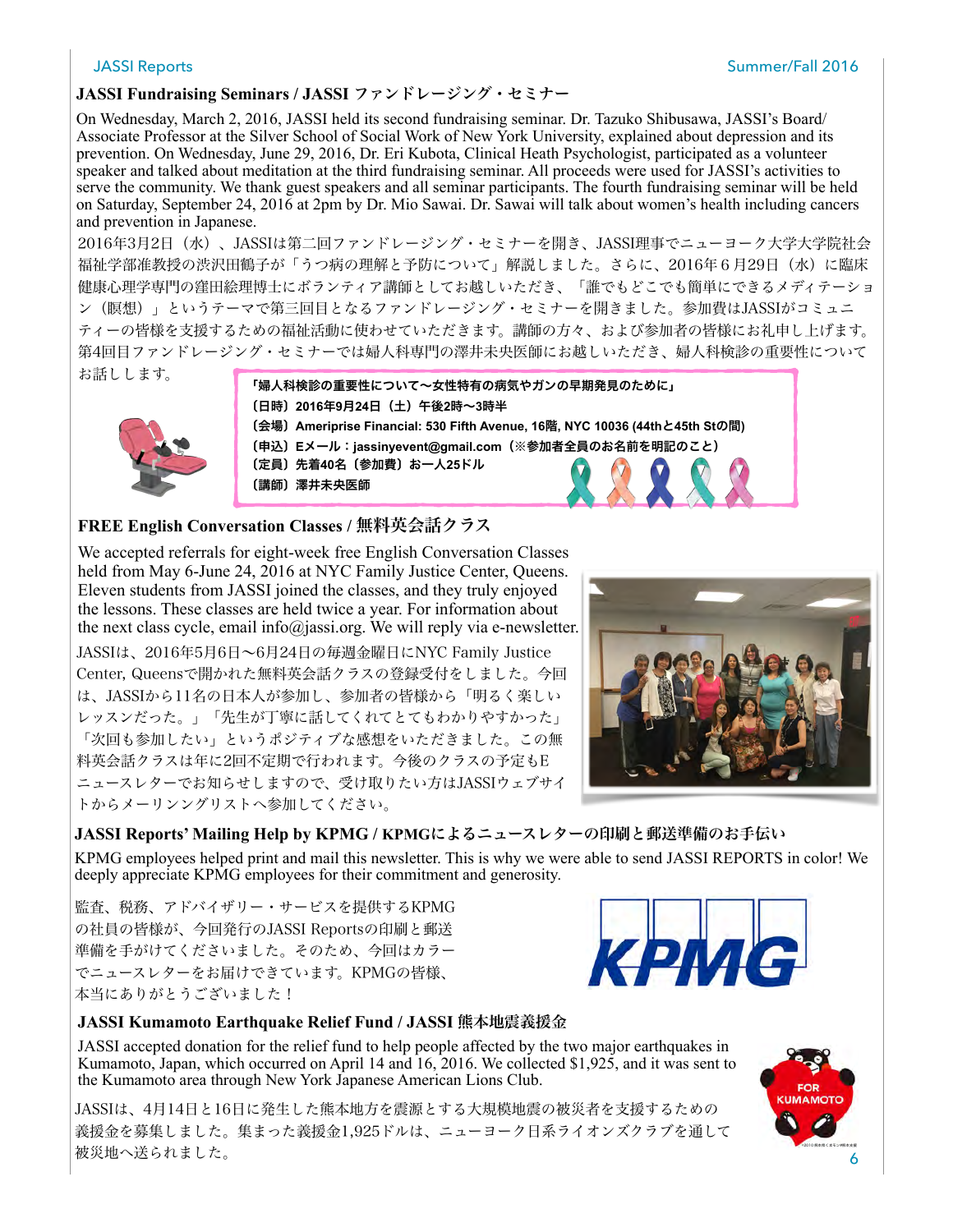#### JASSI Reports Summer/Fall 2016

| <b>THANKS TO OUR TOMO NO KAI MEMBERS</b> |  |
|------------------------------------------|--|
| 友の会会員の皆様にお礼申し上げます。                       |  |

We would like to express our sincere appreciation to the following corporations for renewing their memberships in *Tomo no Kai* (Friends of JASSI).

以下の企業にJASSI友の会を更新していただきました。この場 を借りてお礼申し上げます。

**Actus Consulting Group, Inc.**

**Law Office of Ryoko Mochizuki and Associates,** 

 **LLC-LORMA HR Advisory Service**

**Mitsubishi Heavy Industries America, Inc.**

**Mitsui Chemicals America, Inc.**

**Mitsui & Co. (U.S.A.), Inc./**

 **Mitsui U.S.A. Foundation**

**Mizuno Bank, Ltd.**

**Nippon Steel & Sumitomo Metal U.S.A., Inc.**

**Relo Redac, Inc.**

**Sony Corporation of Americas**

**Sumitomo Corporation of Americas**

**Toyota Motor North America, Inc.**

#### **WE THANK FOR THE GENEROUS SUPPORT FROM: JASSI**の活動をサポートしてくださった以下の 企業・団体にお礼申し上げます。

Amnet New York, Inc. Asian American Federation Goldman Sachs & Co. Deloitte Tax LLP-New York, Japanese Services Group Deloitte & Touché LLP-New York, Japanese Services Group Hairppy, Inc. Hamilton-Madison House IHI Inc. Ito Sachiyo & Company Japonica USA, Inc. John Joseph Belmont DC PC Kaneka Americas Holding, Inc. KPMG LLP Mitsubishi Gas Chemical America, Inc. New York City Department for the Aging New York Japanese American Lions Club The Prospect Hill Foundation Inc. SET Shop Sojitz Corporation of America

#### **WE THANK ALL INDIVIDUALS FOR THEIR GENEROUS SUPPORT OF JASSI! JASSI**の活動をサポートしてくださった多くの方々に感謝申し上げます!

Kayoko Ohashi Kaytaro Sugahara Chiyoko Itanaga Tsugie Susy Watanabe Hideo Dan Hitoshi Temma Junko Pecht Yoshikazu Yasuoka Moriwake & Yoshida Kimi Aoki Saeko Nakao Chizu Ito Keiko Numata Yuma Otonashi Kunio Iyoda Asao Mikawa Kumiko Baumann

Yasuo Kamihara Naoki Achiwa Kiyoshi Kanai Chizuko Korn Taneko Kameda Keiko Konishi James Naohiro Nada Etsuzo Kanama Noriko Iida Keiko Nakano Mizue Sawano Hideko Paragon Yoshio Takeda M.S. Park Sonoda Yoshio Sano Dava L. Weinstein June Goldberg

Michiko Otsuki Mieko Kojima Eiko Kato Nobuaki Yamada Kuniko Konaka Yoko Toda Yuko Utada Rubi Miyachi Kuniko Petersen Sayoko Yoshida Kumiko Nozaki Ruth Funai Akemi Ishida Tomohiro Bekki Kazuko Rosenberg Kazuko Stone Teruko Mitani

Frances Matsuo Kueko Imaeda Akira Kase Shigeo Tsunoda Junko Hozdara Hiroshi Kazo Kinue Nakamura Itsuko Mita Kouzou Saito Toshiko Suda Junko Kishimoto Lisa M. Tashiro Fumi Arai Mayu Saeki Kimiko Fujimura